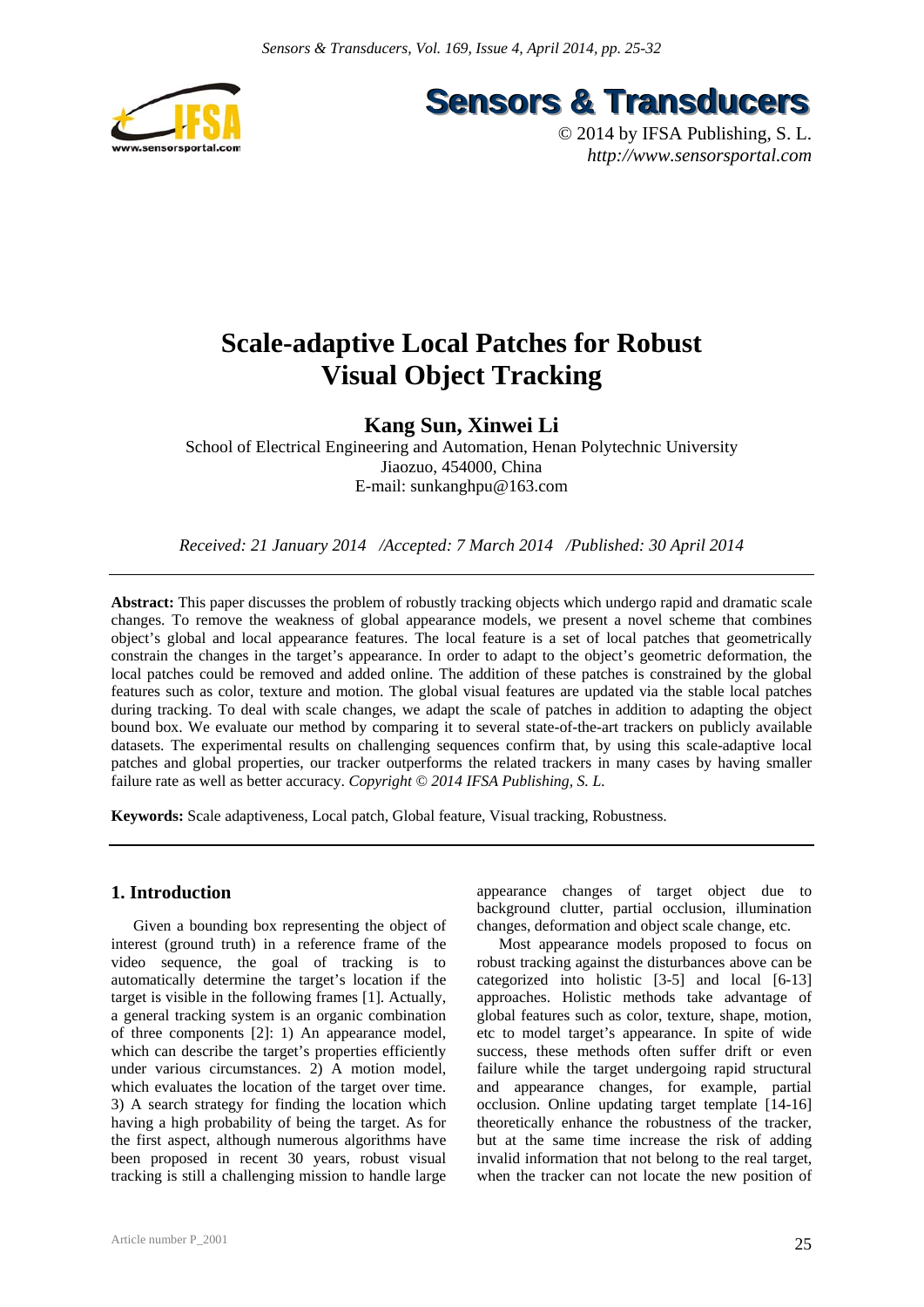the target precisely. Making use of several different trackers [17, 18] seems possible to solve this problem by choosing the most repeatable results among these trackers, however its computation complexity is unbearable for practical applications.

Recently, a novel tracking methodology based on local features and local parts has been proposed. The local invariant features include SIFT [6], SURF [7], Ferns [8], ORB [9], etc. In these methods, tracking problem has been converted into wide baseline matching problem and it can void suffering from model drifting to some extent. On the other hand, the set of features is usually geometrically unconstrained, it just allows some degree of deformation by the limited spatial and structural information. Moreover, they always fail if the target regions are textureless.

For most local parts tracking, the parts in feature pool are usually loosely connected under different geometric constraints, such as global affine transformation constraint [10], local affine transformation constraint [11] and graph constraint [12]. Following these constraints, a flexible mechanism for updating appearance model is available. Kwon and Lee [13] recently proposed an approach to automatically update the topology of local pose changes. The shortcoming is that the dramatic part removal may lead to false structural changes in the geometrical model and result in failure. These problems can be handled by the scheme called two-layer model, in which each layer provides reliable constraints when updating the other layer. More recently, Cehovin et al., [14], proposed a coupled-layer visual model that combined a set of parts (local layer) together with global target appearance (global layer). It enhances the robustness while adaptively relearning targets which undergo rapid and significant appearance changes. However, in this algorithm, once a patch has been initialized, its scale keeps fixed, so it can not model target's appearance while object size changes dramatically because of camera zoom or rapid movement.

In this paper, we discuss the problem of tracking objects which undergo rapid and dramatic scale changes. To void the failure of global appearance models, we present a novel scheme that combines object's global and local appearance features. The local feature is a set of local patches that geometrically constrain the changes in the target's appearance. In order to adapt to the object's geometric deformation, the local patches could be removed and added. The addition of these patches is constrained by the global features such as color, shape and motion. The global visual features are updated via the stable local patches during tracking. To deal with scale changes, we adapt the scale of patches in addition to adapting the object bound box.

## **2. Our Approach**

In this section we describe the main idea of the proposed algorithm. In order to make sure of efficiently updating local parts that representing the target, we employ both local and global features for appearance presentation. The local features are consisted of local patches that are organized in a style of geometrical constellation. The location of each patch in a new frame is predicted by a simple constant velocity motion model using Kalman filter. With the changes of target appearance, some patches can not match the candidate area and they should be gradually removed from the features pool. At the same time, new patches with the high possibility of being the target will be added into the features pool. The correction of this process is guaranteed by the several global features such as color and texture. In the contrast, once the new features pool is reconstructed, the local patches are used to update the global feature. The cross validation between global and local features ensures the stabilization of the appearance model updating process. To deal with large scale changes, scale adaptive patches are applied to adapting the object bound box. The working scheme of our method is shown in Fig. 1.



Fig. 1. The scheme of our algorithm in the processing of a single frame.

### **2.1. The Description of Tracking Problem**

In our method, an object is represented by a set of local patch-based dynamic constellation as shown in Fig. 1. Then the appearance model  $\mathcal{O}_1$  at time t is defined as:

$$
\mathcal{O}_t = \frac{1}{W_t} \sum_{i=1}^{N_t} w_t^i \mathbf{x}_t^i , \qquad (1)
$$

where  *denotes the center position of an object,*  $x_i^i$  indicates the center position of the i<sup>th</sup> local patch,  $w_t^i$  represents the possibility weight that the i<sup>th</sup> local patch belongs to the target,  $W_i = \sum_{i=1}^{N_i} w_i^i$  is a normalization factor and  $N<sub>t</sub>$  is the number of local patches. In the following, the set of all local patches at time-step *t* is defined as  $X_i = \{x_i^i\}_{i=1:N}$  $X_{i} = \left\{ x_{i}^{i} \right\}_{i=1:N_{i}}$ .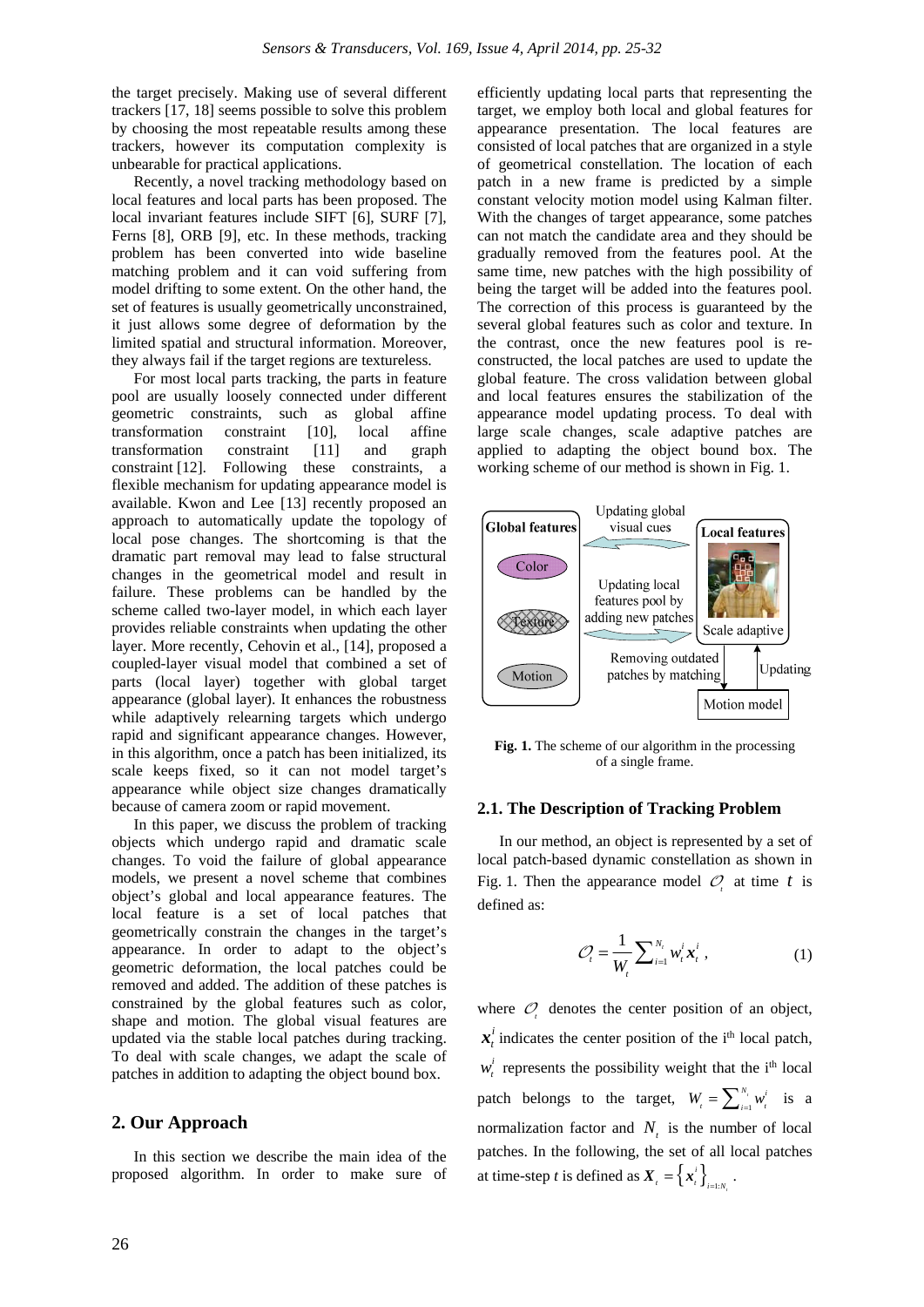During tracking, given an initial estimate  $\overline{X}_t$  and the pixel measurements of current frame  $M<sub>i</sub>$ , the task of tracking is to search  $\hat{X}$ , to achieve maximum value of the joint distribution of  $p(M_i, X_i | \overline{X}_i)$ .

$$
\hat{X}_{i} = \arg \max_{X_{i}} p\left(\boldsymbol{M}_{i}, \boldsymbol{X}_{i} \middle| \overline{X}_{i}\right), \tag{2}
$$

We take the advantage of affine transformation *T*, which is assumed equal to all local patches, to describe the target appearance deformation during motion, and the tracking problem can be converted to find and optimize the parameters of  $T_{\text{L}}$ .

According to related theory of probability,  $p(M_{i}, X_{i} | \overline{X}_{i})$  in (2) can be decomposed as follows.

$$
p(\boldsymbol{M}_{t}, \boldsymbol{X}_{t} | \overline{\boldsymbol{X}}_{t}) = \sum_{i=1}^{N_{t}} p(\boldsymbol{r}_{t}^{i}) p(\boldsymbol{M}_{t}, \boldsymbol{X}_{t} | \overline{\boldsymbol{X}}_{t}, \boldsymbol{r}_{t}^{i}), \quad (3)
$$

where  $\mathbf{r}_i^i$  is the appearance property of the i<sup>th</sup> patch is the local patches pool, and  $p(r_i^i)$  means the contribution of the i<sup>th</sup> patch representing the object region. It can be defined using the brief weight value.

$$
p\left(\boldsymbol{r}_{i}^{i}\right)=w_{i}^{i}\bigg/\sum\nolimits_{j=1}^{N_{i}}w_{i}^{j}\,,\tag{4}
$$

The right part in (3) can be further decomposed into two parts, shown in (5).

$$
p\left(\boldsymbol{M}_{t}, \boldsymbol{X}_{t} \left| \overline{\boldsymbol{X}}_{t}, \boldsymbol{r}_{t}^{i} \right.\right) = p\left(\boldsymbol{M}_{t} \left| \boldsymbol{x}_{t}^{i} \right.\right) p\left(\boldsymbol{x}_{t}^{i} \left| \boldsymbol{s}_{t}^{i}, \overline{\boldsymbol{s}}_{t}^{i} \right.\right), \quad (5)
$$

where  $s_i^i$  and  $\overline{s_i}^i$  are respectively the new and initial locations of the  $i<sup>th</sup>$  patch's local neighbors with the geometrical connection of a Delaunay triangulated mesh.

 $p(\mathbf{M}_i|\mathbf{x}_i^i)$  in (5) measures the likelihood between the current object region and the original object template at tracking initialization, it can be defined as follows.

$$
p\left(\boldsymbol{M}_{t}\left|\boldsymbol{x}_{t}^{i}\right.\right)=e^{-\lambda_{s}\rho\left(\boldsymbol{h}_{\text{tmp}}^{i},\boldsymbol{h}_{t}^{i}\right)},\tag{6}
$$

where  $h_{\text{imp}}^i$  and  $h_{\text{t}}^i$  denote the gray level histogram of  $i<sup>th</sup>$  patch in original object template and current object region,  $\rho ( h_{\text{rms}}^i, h_{\text{t}}^i )$  is the Bhattacharryya distance between two histograms.

 $p(x_i^i | s_i^i, \overline{s_i^i})$  in (5) measures how far between current object region and the estimated one.

$$
p\left(\mathbf{x}_{t}^{i}\left|\mathbf{s}_{t}^{i},\overline{\mathbf{s}}_{t}^{i}\right.\right)=e^{-\lambda_{g}\left\|\mathbf{x}_{t}^{i}-T_{t}\left(\mathbf{s}_{t}^{i},\overline{\mathbf{s}}_{t}^{i}\right)\overline{\mathbf{x}}_{t}^{i}\right\|},\tag{1}
$$

where  $T_t\left(s_t^i, \overline{s}_t^i\right)$  represents affine transformation between  $s_i^i$  and  $\overline{s_i^i}$ .

Observing (2), (5), (6) and (7), tracking problem in our method is finally an optimization problem of affine parameter  $T_{\textit{i}}$ .

#### **2.2. Online Updating the Local Patches Pool**

We employ the histograms to represent and match the local patches in pool between template and runtime frame. These histograms features are rotation invariant and suitable for short-time tracking. However, with the deformations of appearance caused by motion, illumination changes, partial occlusion, etc, some of the patches become out of the target region and should be removed from the pool on line.

In section 2.1, we define the target appearance with patches that are associated with the brief weight  $w_t^i$ , and these weight values are not constant during tracking. After updating the patches pool, each patch at time *t* is estimated and its weight can be renewed as

$$
w_t^i = \lambda_w w_{t-1}^i + (1 - \lambda_w) \hat{w}_t^i, \tag{8}
$$

where  $\lambda_{w}$  is called forgetting factor and set as persistence constant,  $\overline{w}_t^i$  is the estimated weight at time *t*.

The estimation of weight value  $\overline{w}_i^i$  can be exactly computed by the product of two types of likelihood, respectively called 'visual consistency'  $p(M_i | x_i^i)$  defined in (6) and 'drift distance'  $p(\mathbf{x}_t^i | \mathbf{X}_t)$  defined as

$$
p\left(\mathbf{x}_{t}^{i}\big|\mathbf{X}_{t}\right)=\frac{1}{1+e^{\lambda_{D}\left(mdst\left(\mathbf{x}_{t}^{i},\mathbf{X}_{t}\right)-T_{D}\right)}}\,,\tag{9}
$$

where  $mdst(\mathbf{x}_i^i, \mathbf{X}_i)$  means the median of Euclidean distances between the positions of  $i<sup>th</sup>$  patch and position of every other patch in patches pool. The  $T_p$ and  $\lambda$ <sup>*b*</sup> are constant parameters that describe the size of the target region and the influence factor of the consistency constraint respectively.

Patches with the weight value lower than a threshold  $W_h$  are labeled as either disappeared or mislocated and will be removed from the patches pool. To keep size stability of patches in pool and remove unnecessary computational burden from tracker, we also merge patches that are too close or even overlap to each other. The new patch is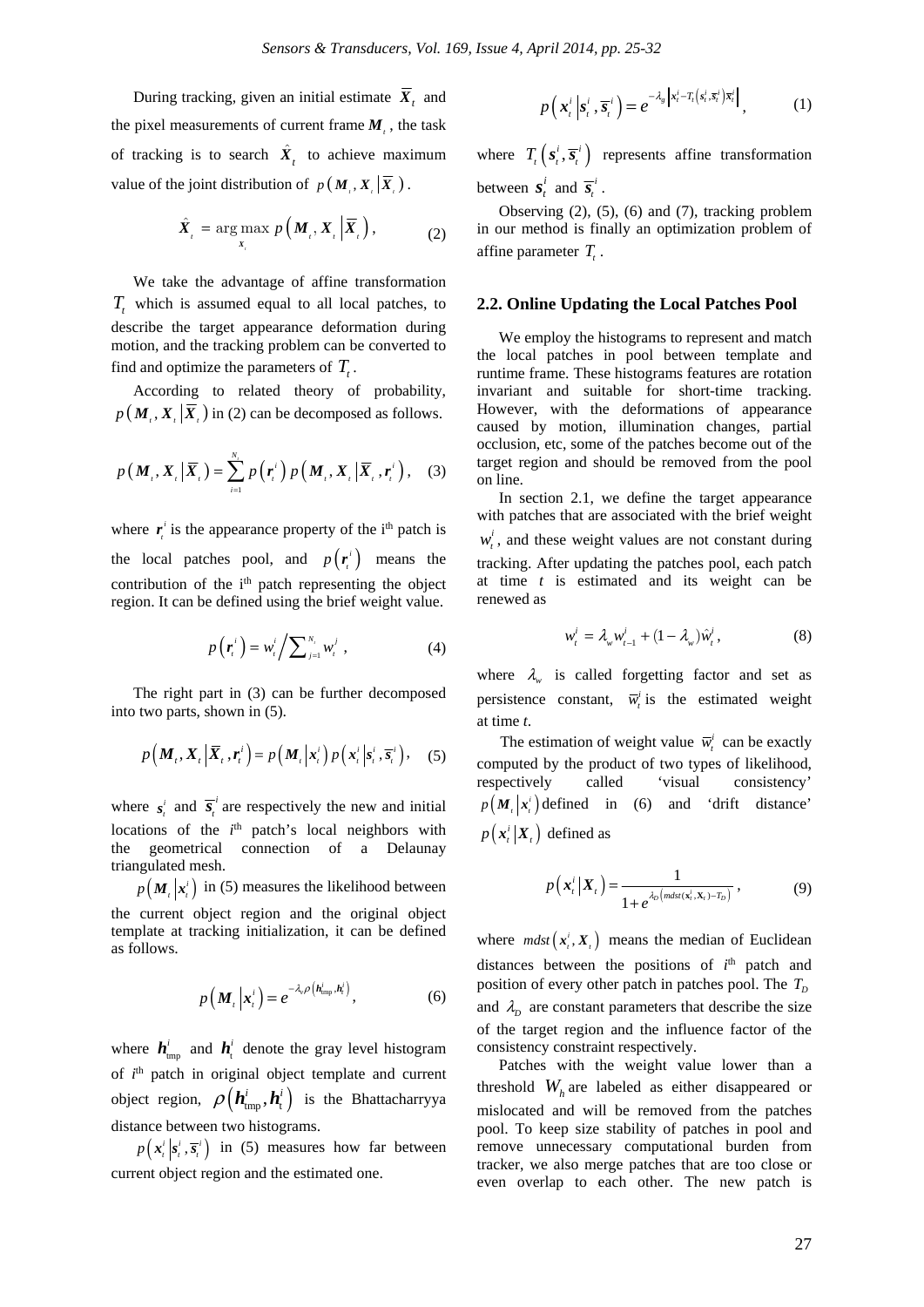initialized at the weighted average of the positions of merged patches and is given their average weight at the same time.

With the remove of outdated patches, new patches in target region should be added in patches pool to represent new appearance of target. The possibility of a new patch allocated into pool is based on its distribution defined as follows.

$$
p\big(\mathbf{x}\big|C_{i},U_{i},M_{i}\big)\approx p\big(C_{i},U_{i},M_{i}\big|\mathbf{x}\big),\qquad(10)
$$

where  $C_t$ ,  $U_t$  and  $M_t$  describe the global properties of the target in aspect of color, texture and motion respectively. This means that the patches with the maximum similarity in terms of global feature will be selected as patches representing target.

Assuming that the global properties are independent at  $x$ , the distribution in (11) can be decomposed as

$$
p(\mathbf{x}|C_t, U_t, M_t) \propto p(C_t|\mathbf{x}) p(U_t|\mathbf{x}) p(M_t|\mathbf{x}), \quad (11)
$$

By calculating a distribution map of the coming frame, we allocate the patches with the highest likelihood as the candidate ones contained in target.

#### **2.3. Adaptive Patches for Scale Changes**

Once a patch is allocated and initialized, fixed size of patch can not model the target efficiently during continuous changing of target size. For instance, when the target shrinks to sizes of similar magnitude to that of individual patches because of camera zoom or movement, much few patches can cover the whole target region, at the same time, the other patches might be forced to the nearby background region. And this will lead model drift or even mission failure. Therefore, it is necessary to change the scale of patches to adapt large scale changes of target region.

A natural idea dealing with this problem is to scale patches in proportion to the size changes of the overall bounding box. However, if the target is partially occluded, the bounding box will also shrink. Under this situation, patches should maintain their current size instead of shrinking. In addition, rapid and noisy size changes lead to instability. Allowing patch scale to rapidly respond to noise in the bounding box size engenders rapid, erroneous addition or removal of information which can irrevocably damage the adaptive appearance model. Therefore, an important issue here is how to ensure the stability while adapting the scale.

In our method, local patches are initialized with an original scale as

$$
\sigma = A_o^b / A_o^p \t\t(12)
$$

where  $A_{\alpha}^{p}$  and  $A_{\alpha}^{b}$  stand for the areas of the bounding box and a patch respectively. Scale factor  $\sigma$  cannot be used to change patch scale directly, because the factors of disturbance or noisy in terns of bounding box size would cause instability. Therefore, we calculate an average bounding box scale through successive *n*-frames as follows.

$$
\overline{A}_k^b = \sum_{i=k-n}^k A_i^b , \qquad (13)
$$

where  $A_k^b$  is the scale of bounding box at the frame *k*. This average scale can be expressed as  $M^b = \overline{A}_k^b$ .

During tracking, the average scale  $\overline{A}_k^b$  is

compared with the last memorized value  $M^b$  at each frame. If the scale has changed out of a safe range, then the size of patches is adjusted accordingly the following criterion.

$$
A_k^P = \begin{cases} A_{k-1}^P, & |\overline{A}_k^b - M^b| < T_A \\ \lambda_A A_{k-1}^P + (1 - \lambda_A) \overline{A}_k^b / \sigma, \text{ otherwise} \end{cases}, \tag{14}
$$

where  $T_A$  is the threshold of scale variation,  $\lambda_d$  is the persistence factor to control the speed of size adaptation, eliminating sudden, large information changes. Whenever patches are re-scaled, we also need to update the memorized bounding box

$$
M^b = \lambda_A M^b + (1 - \lambda_A) \overline{A}_k^b, \qquad (15)
$$

Actually,  $T_A$  cannot be a fixed threshold, because the extent of any size change is relative to the current absolute size of the bounding box. Therefore, threshold  $T_d$  is itself adapted with recent box size.

$$
T_A = kM^b \,, \tag{16}
$$

## **3. Experimental Results**

To evaluate the performance of the proposed algorithm objectively, we here use the precision and success rate for quantitative analysis. Center location error (CLE) which is defined as the average Euclidean distance between the center locations of the tracked targets and the manually labeled ground truths is widely applied to evaluate tracking precision. However, when the tracker loses the target, the output location can be random and the average error value may not measure the tracking performance correctly. For example, if a tracker tracks an object closely for most of the video, but loses the target completely on the last several frames, the mean location error may be higher than a tracker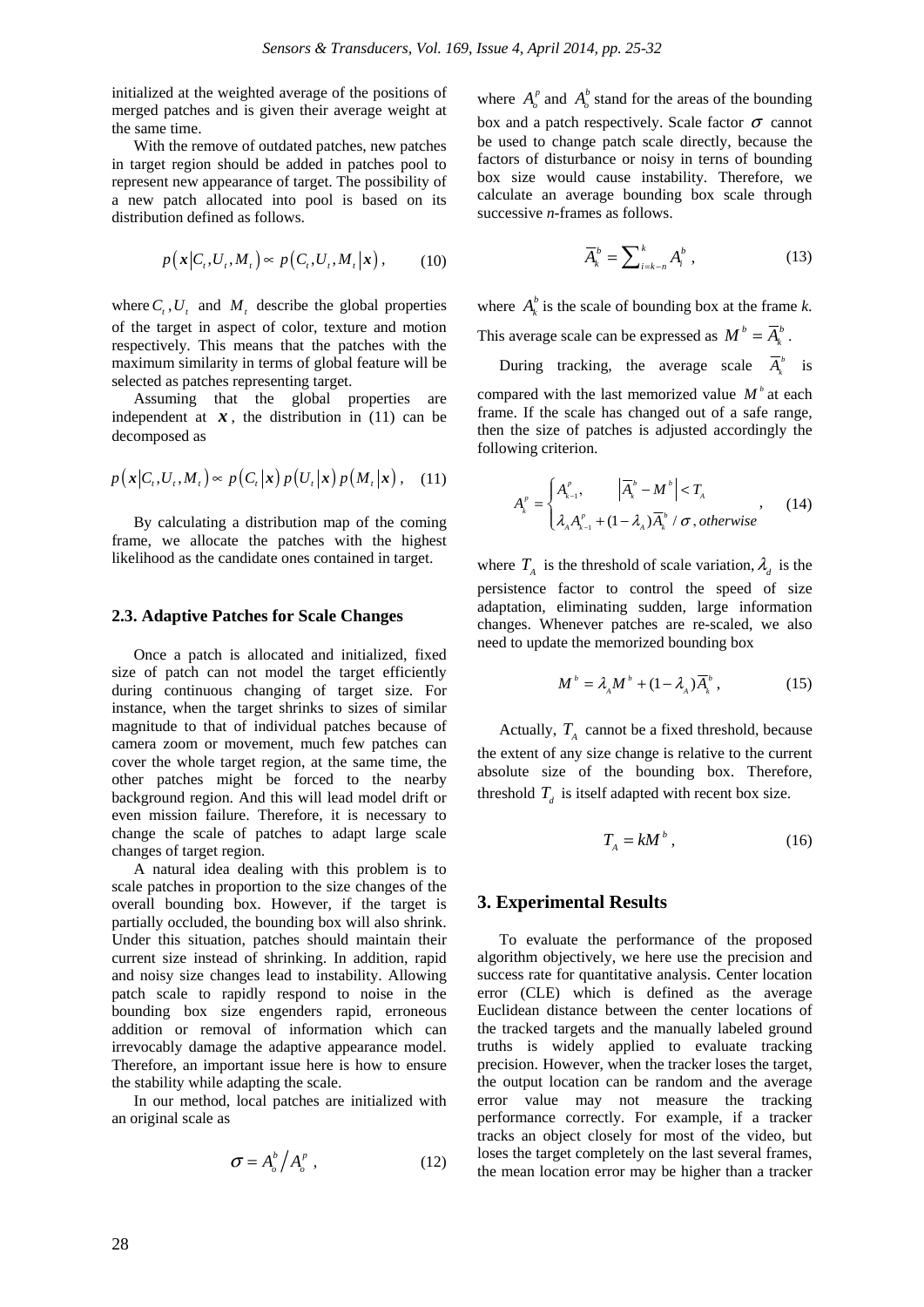that sticks with the object, but not as precisely. Recently the precision plot [6] has been used to measure the overall tracking performance. It shows the percentage of all tested frames whose estimated location is within the given threshold distance of the ground truth. Typically, 20 pixels roughly corresponds to at least half of bounding box overlap between the tracker and ground truth, so we choose 20 pixels as threshold here for practically situation. However, we choose two above criterions for more general precision evaluation.

On the other hand, success rate is evaluated based on the bounding box overlap between the predicted one by the tracker and that of ground truth. Given the tracked bounding box  $A_t^T$  and the ground truth bounding box  $A_t^G$  at time-step *t*, the overlap score is  $G \cap A^T$  $A_{\cdot}^{\scriptscriptstyle G} \bigcap A_{\cdot}$ 

defined as *t t*  $G \cup A^T$  $\tau$ <sup>t</sup> *t*  $A_{\cdot}^{\scriptscriptstyle G} \;{\cup}\; A$  $\phi_t = \frac{A_t^G \cap A_t}{\sum_{i=1}^{t} A_i}$ U , where  $\bigcap$  and  $\bigcup$  represent

the intersection and union of two regions, respectively, and  $\lvert \cdot \rvert$  denotes the number of pixels in the region. Based on the definition above, the frames with the score larger than a threshold are considered as the successfully ones. In this paper, we use the threshold value as 0.5. However, the success plot shows the ratios of successfully tracked frames at the thresholds varied from 0 to 1.

We test our tracking algorithm on several challenge and widely used video sequences (Fig. 2) with challenging factors including heavy occlusion, drastic illumination changes, pose and scale variation, non-rigid deformation, background cluster and motion blur. We compare the proposed tracker with 9 state-of-the-art methods. The parameters of the proposed algorithm are kept constant for all the experiments. For other trackers, the default parameters with the original source or binary codes are used in evaluations. The 8 trackers for comparison are: fragment tracker (Frag) [20], incremental visual tracking (IVT) method [14], online AdaBoost tracker (OAB) [15], multiple instance learning tracker (MIL) [2], trackinglearning-detection (TLD) method [16], distribution field tracker (DF) [11], compressive tracker (CT) [22] and our novel tracker. Our tracker is implemented in Matlab/C and runs at approximately 10 frames per second on an Intel i5 2.80 GHz machine with 4 GB RAM.

Fig. 2 shows the screenshots of tracking process, Fig. 3 demonstrate the performance of tracking precision for different trackers on 6 tested sequences. There are large illumination variations in sequences carDark. The appearance of the target object in this sequence changes significantly due to the cast shadows and ambient lights (see #56, #150 shown in top line of Fig. 2). Only the models of the OAB and our methods adapt to these illumination variations well. The target objects in the faceocc2 sequences are partially occluded at times (See #170, #257, #466 and #761 shown in the middle line of Fig. 2). Only the trackers of DFT, IVT and our methods can handle this situation well. The object in the tiger 2 sequence undergoes out-plane rotation (See #172, #235 shown in the bottom line of Fig. 2) which makes the tracking tasks difficult. Only DFT and the proposed algorithm are able to track the objects successfully in most frames of this sequence. And Table 1 confirms that the average center location error of our tracker is least in all the tested algorithm. The precision results at the threshold of 20 pixels for all competing trackers in different testing sequences are shown in Fig. 4 more intuitional.

Success rate with the threshold of 0.5 in Fig. 5 shows that in most tested video sequences, our enhanced MIL tracker outperforms others. This verifies the robustness of our tracker in term of quantitation.

## **4. Conclusion**

In this paper, we present a novel frame that combines object's global and local appearance features. The local feature is a set of local patches that geometrically constrain the changes in the target's appearance. In order to adapt to the object's geometric deformation, the local patches could be removed and added. The addition of these patches is constrained by the global features such as color, texture and motion. The global visual features are updated via the stable local patches during tracking. To deal with scale changes, we adapt the scale of patches in addition to adapting the object bound box. We evaluate our method by comparing it to several state-of-the-art trackers on publicly available datasets, the experimental results on challenging sequences confirm that our tracker outperforms the related trackers in many cases by having smaller failure rate as well as better accuracy.

**Table 1.** Average center location errors (pixels). Bond font shows best performance in all tested trackers.

| <b>Sequence</b>    | MIL   | <b>OAB</b> | Frag   | CТ     | <b>TLD</b> | <b>IVT</b> | <b>DFT</b> | Ours  |
|--------------------|-------|------------|--------|--------|------------|------------|------------|-------|
| carDark            | 43.48 | 2.84       | 36.47  | 119.22 | 27.47      | 8.43       | 58.85      | 1.61  |
| car <sub>4</sub>   | 50.78 | 95.33      | 131.55 | 86.03  | 12.84      | 2.15       | 61.94      | 9.38  |
| faceocc2           | 13.60 | 19.58      | 15.95  | 18.95  | 12.28      | 7.42       | 7.88       | 6.70  |
| girl               | 13.67 | 3.70       | 20.67  | 18.85  | 9.79       | 22.46      | 23.98      | 3.02  |
| sylvester          | 15.20 | 14.81      | 15.00  | 8.56   | 7.31       | 34.17      | 44.88      | 6.38  |
| tiger2             | 27.17 | 251.97     | 113.54 | 28.19  | 37.10      | 105.10     | 12.22      | 21.87 |
| <b>Average CLE</b> | 27.32 | 64.11      | 55.36  | 46.63  | 17.80      | 29.96      | 34.96      | 8.16  |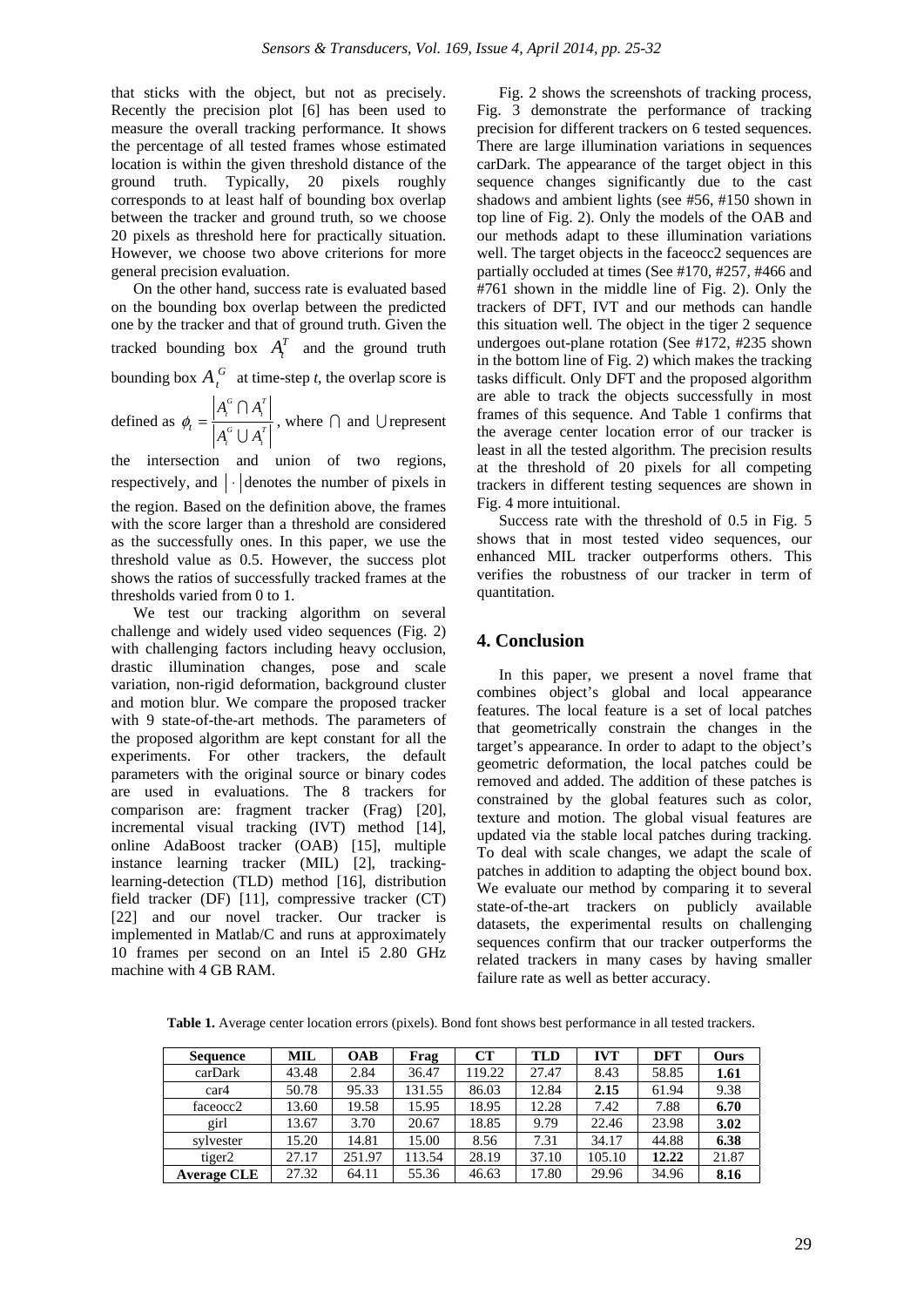

(a) carDark



(b) car4



(c) faceocc2



(d) girl



(e) Sylvester



(f) tiger2

Ours  $---$  MIL  $---$  OAB  $---$  Frag  $---$  CT  $-- -$  TLD  $\overline{\mathsf{NT}}$ DFT

**Fig. 2.** Some tracking results for six sequence sets, which highlight the frames of out-of-plane rotation, occluding clutter, scale and illumination change.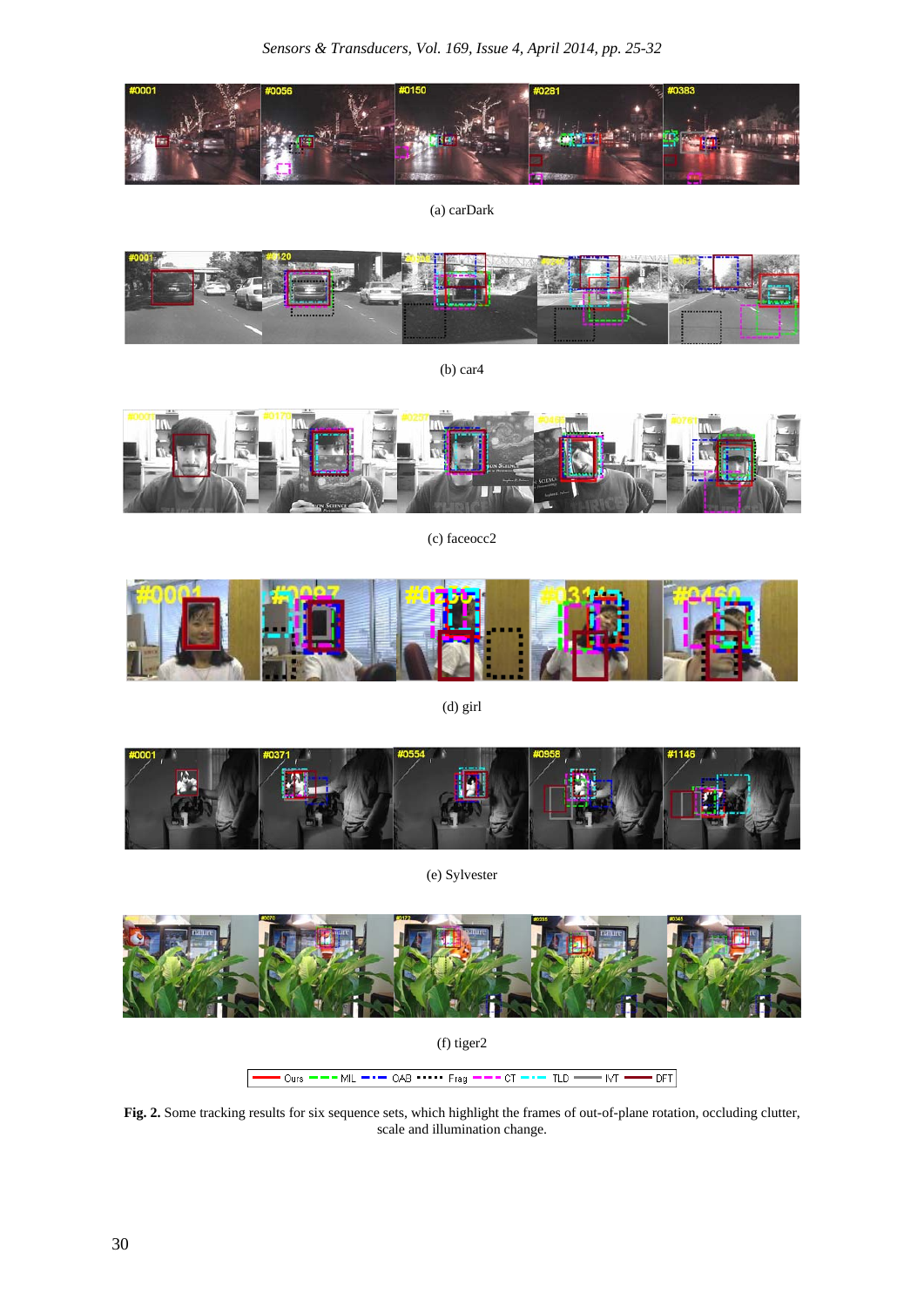

**Fig. 3.** Center location error plots for six video sequence.



**Fig.4.** Precision results at a constant threshold of 20 pixels for all trackers in six testing sequences.



**Fig. 5.** Success rate plots for six video sequences.